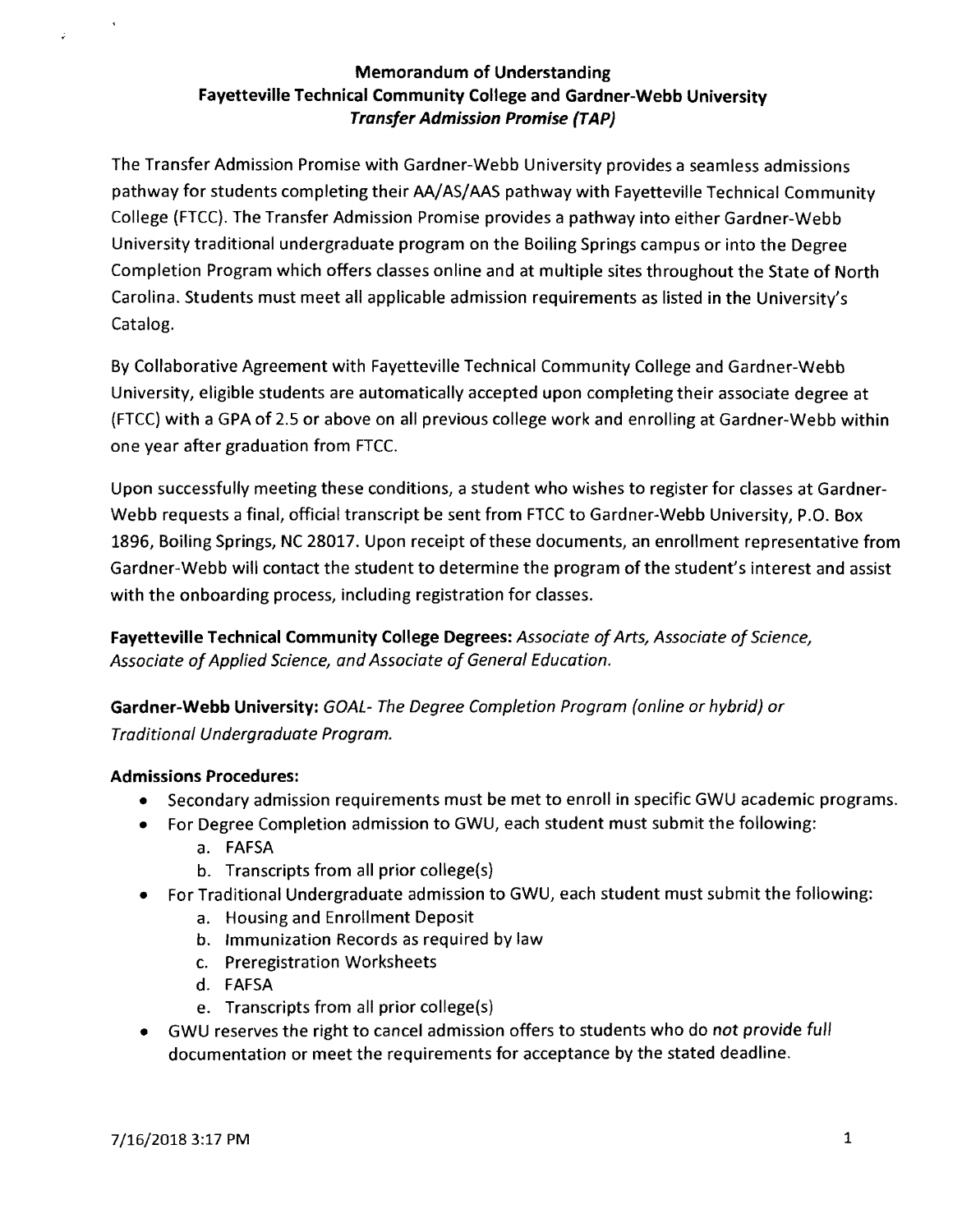## **Degree Completion Program Grant Opportunities**

For students enrolling in the Degree Completion Program, FTIC graduates have a special opportunity for financial support. (Special grants are not available for the traditional undergraduate (TUG) program as the University offers a number of other financial aid opportunities for TUG students. Students should contact the University's Financial Planning Office for more information. 704-406-4243.)

## **Fayetteville Technical Community College Partnership Grant**

All qualifying transfer students from Fayetteville Technical Community College will receive 15% grant per credit hour of GOAL - Degree Completion Program tuition starting July 1,2018. This community college partnership grant is available to qualifying transfer students for the duration of their program through graduation based on continuous enrollment at Gardner-Webb University.

#### **Agreement:**

Either party upon written notice can terminate this agreement. If this agreement is terminated, FTCC students who have matriculated to GWU and are continuously enrolled can continue until completion of the baccalaureate degree.

This agreement will be reviewed annually by all parties who have executed this document. If curriculum changes are identified by either institution at any time, parties from both institutions will review and approve the proposed changes and make necessary updates to the course equivalency outline. All changes, additions or deletions to this agreement shall be made in writing and executed by authorized representative(s) of each party. The parties have executed this agreement in duplicate originals, one of each, which will be retained by each of the parties and is effective as of the date of the last signature.